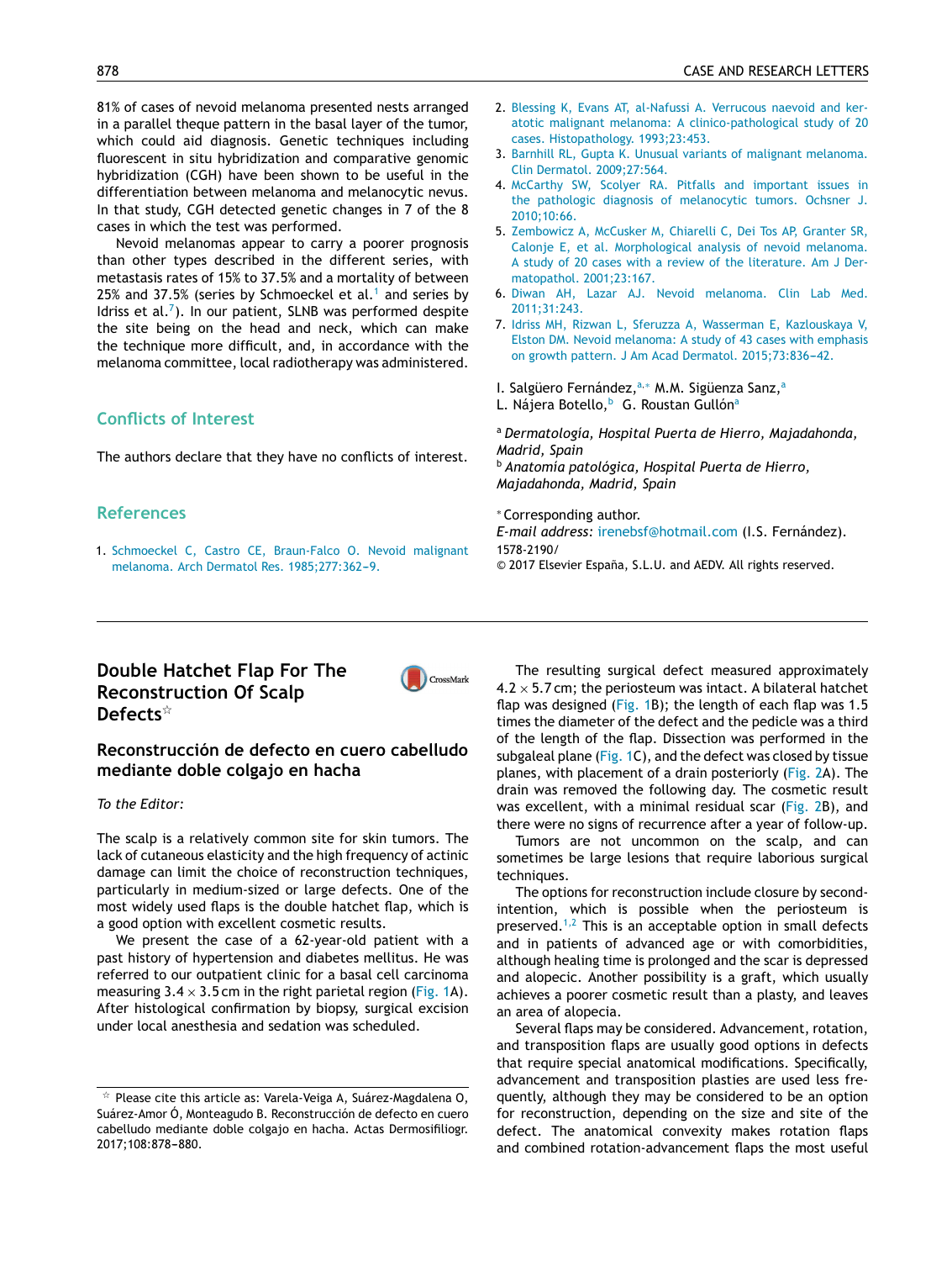<span id="page-1-0"></span>

**Figure 1** A, Lesion to be excised (basal cell carcinoma). B, Design of the double hatchet flap. C, Dissection of the flap in the subgaleal plane.



**Figure 2** A, Immediate postoperative result. B, Final outcome 2 months after the operation.

alternatives. These include the double hatchet flap and the O-Z flap, which is widely used for the reconstruction of scalp defects.

Free vascularized flaps are technically more complex and require hospital admission. Also, they are more expensive in the short and medium term.

It must be noted that when the defect includes the periosteum, leaving the cortical or even spongy bone exposed, the only reconstructive options are local plasties and free vascularized flaps, as a graft in this situation would have no vascular bed from which to draw nutrients and establish its blood supply, and would thus be lost.

The double hatchet flap, first described by Emmet in 1977, is a particularly useful option for the reconstruction of small and medium-sized scalp defects.<sup>[1,3](#page-2-0)</sup> It is a triangular plasty with a random vascular pattern that allows a double movement of rotation and advancement, facilitated by a tension-releasing design at its base, enabling closure of larger-diameter defects. $3$  This procedure can be performed in a single operation, on an ambulatory basis under local anesthesia, except for large defects that may require seda-tion and a short hospital admission.<sup>[3](#page-2-0)</sup>

When designing the flap, the reference measurement after the circular excision of a lesion is the diameter of the defect; the length of the flap must be 1.5 times the diameter of the defect and the vascular pedicle must be at least a third of the length of the flap. Dissection is performed in the subgaleal plane, which will provoke less hemorrhage and preserve the supragaleal vascular bed. The disadvantage of this plane of dissection is the limited elasticity of the tissue, requiring broader release to achieve greater mobility of the plasty and thus distribute the tension across the surgical wound, avoiding complications such as